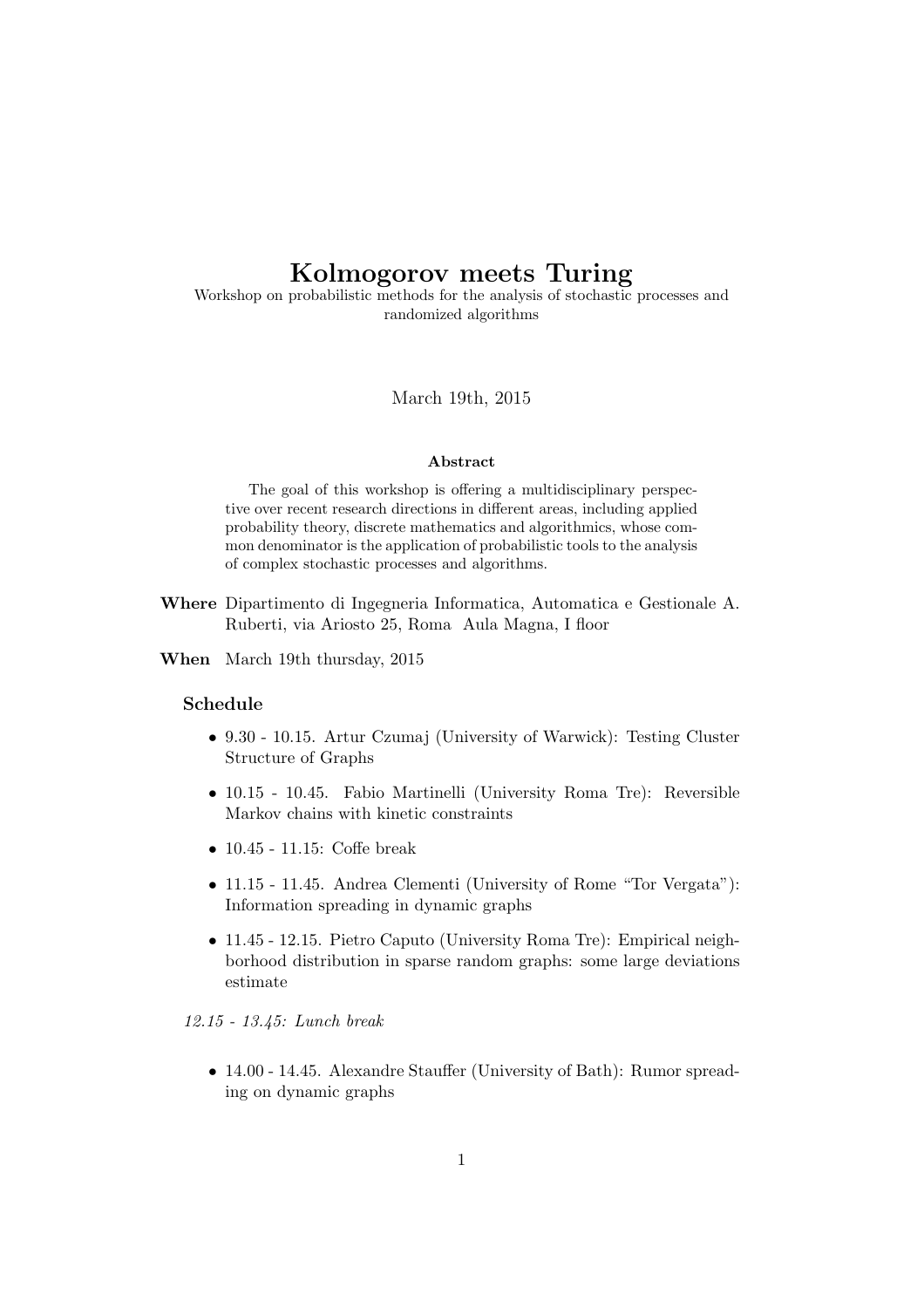- 14.45 15.15. Luca Becchetti (Sapienza University of Rome): Plurality Consensus in the Gossip Model
- 15.15 15.45: Coffee break
- 15.45 16.15. Fabio Toninelli (CNRS, University of Lyon 1): Random tilings and Glauber dynamics
- 16.15 16.45. Marek Adamczyk (Sapienza University of Rome): Stochastic probing

#### Organizers:

*Luca Becchetti (Sapienza University of Rome)*: becchetti@dis.uniroma1.it *Pietro Caputo (University Roma Tre)*: caputo@mat.uniroma3.it *Stefano Leonardi (Sapienza University of Rome)*: leonardi@dis.uniroma1.it

## List of abstracts

Marek Adamczyk: *Stochastic probing*. In a *stochastic probing* problem we are given a universe E, where each element  $e \in E$  is *active* independently with probability  $p_e \in [0, 1]$ , and only a *probe* of e can tell us whether it is active or not. On this universe we execute a process that one by one probes elements — if a probed element is active, then we have to include it in the solution, which we gradually construct. Throughout the process we need to obey *inner* constraints on the set of elements taken into the solution, and *outer* constraints on the set of all probed elements. This abstract model was presented by Gupta and Nagarajan (IPCO 2013), and provides a unified view of a number of problems. Thus far all the results in this general framework pertain only to the case in which we are maximizing a linear objective function of the successfully probed elements. In this paper we generalize the stochastic probing problem by considering a monotone submodular objective function. For any  $T \in (0,1]$ , we give a  $(1 - e^{-T})/(T(k^{in} + k^{out}) + 1)$ -approximation for the case in which we are given  $k^{in} \geq 0$  matroids as inner constraints and  $k^{out} \geq 1$  matroids as outer constraints. In the case that  $k = k^{in} + k^{out} > 1$ , we show that the optimal value for T is given by  $T = -1 - \frac{1}{k} - W_{-1}(-e^{-1-\frac{1}{k}}) \approx \sqrt{\frac{2}{k}} - \frac{1}{3k}$ , where W is the Lambert W function.

There are two main ingredients behind this result. First is a previously unpublished stronger bound on the continuous greedy algorithm due to Vondrak. Second is a rounding procedure that also allows us to obtain an improved  $1/(k^{in} + k^{out})$ -approximation for linear objective functions. *Joint work with Maxim Sviridenko and Justin Ward.*

Luca Becchetti: *Plurality Consensus in the Gossip Model.* Reaching *Plurality Consensus* is a fundamental task in distributed computing. In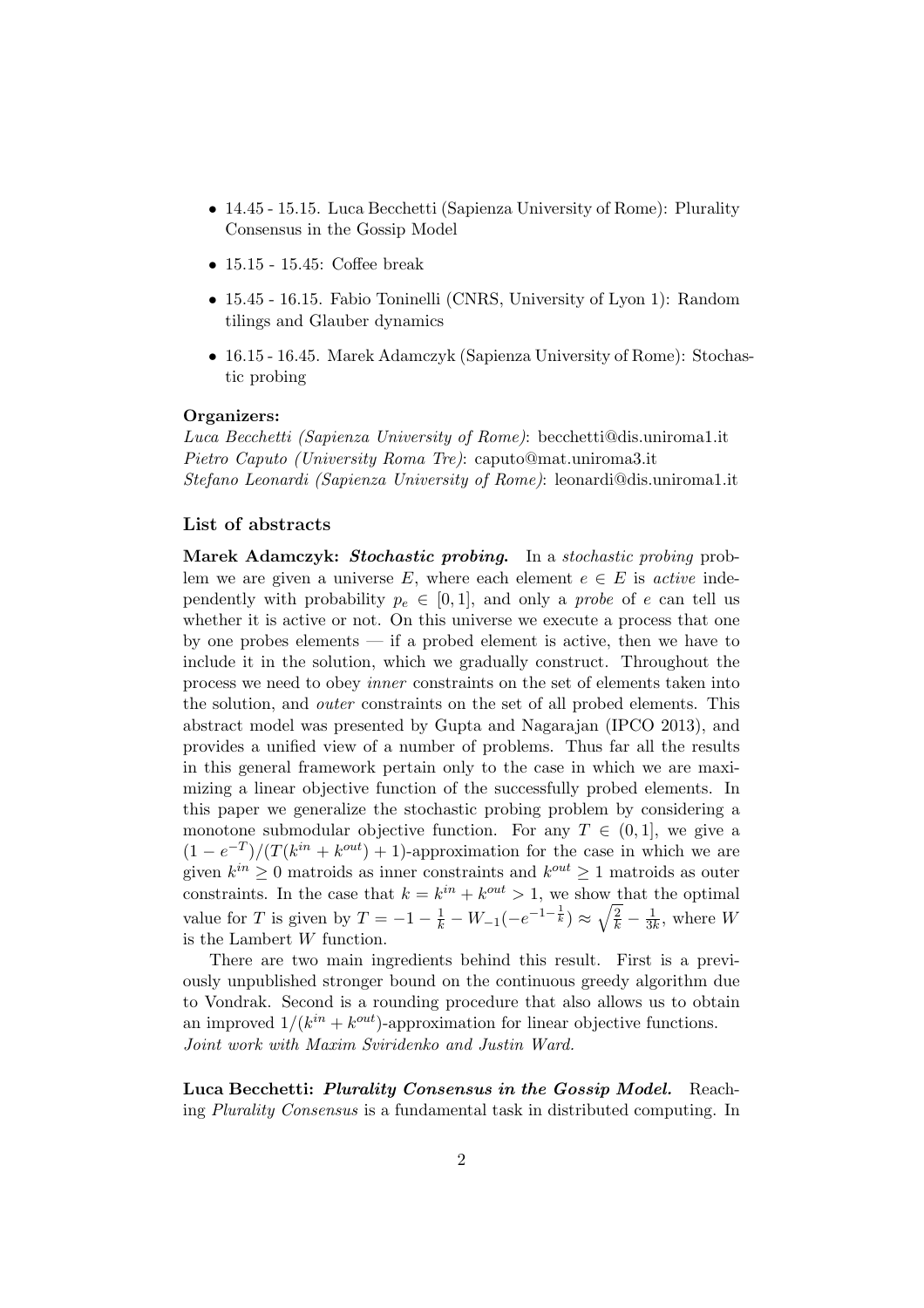this problem, each node of a network initially supports an opinion or color. The goal is designing a simple, local and decentralized protocol or *dynamics*, a copy of which is run at every node of the network, so that network eventually reaches a monochromatic configuration reflecting the initial plurality. We consider the extra-state protocol (or third-state dynamics) introduced but only analyzed in the binary case (i.e.  $k = 2$ ). The interest for this dynamics involves areas beyond computer science: it appears to play a major role in important biological processes modelled as so-called chemical reaction networks [Cardelli et al. 2012]. We analyse the extra-state protocol using a technique that strongly departs from past work and that allows us to address the plurality consensus problem in the general setting. Our analysis achieves almost-tight bounds on convergence time.

*Joint work with Andrea Clementi, Emanuele Natale, Francesco Pasquale and Riccardo Silvestri.*

Pietro Caputo: *Empirical neighborhood distribution in sparse random graphs: some large deviations estimates.* We introduce a generalized configuration model for the analysis of graphs with prescribed treelike neighborhood distributions. The combinatorial analysis of this model allows us to compute a suitable entropy functional that governs the large deviations of the empirical neighborhood distribution of sparse Erdos-Renyi random graphs.

*Joint work with Charles Bordenave.*

Andrea Clementi: *Information spreading in dynamic graphs.* We give a short overview of the main rigorous results about the speed of Information Spreading in some specific Markovian models of Evolving Graphs. Then, we describe a recent approach to bound this speed in a rather general class of such Evolving Graphs.

*Joint work with Riccardo Silvestri and Luca Trevisan*.

Artur Czumaj: *Testing Cluster Structure of Graphs.* Cluster analysis is a fundamental task in data analysis that aims at partitioning a set of objects into a disjoint collection of objects with similar characteristics. In this talk, we will use the concept of conductance to measure the quality of cluster structure and will focus on a question of approximately recognizing cluster structure of a graph in sublinear time in the framework of property testing in the bounded degree model. We show how to test in  $O(\sqrt{n})$  time whether a graph with nodes can be partitioned into no more than k parts (clusters) such that the outer-conductance of each cluster is  $\phi_o$ at most and the inner-conductance of the induced subgraph on each cluster is at least  $phi_i$ , for a large spectrum of parameters  $k, \phi_o, \phi_i$ . By the lower bound of  $\Omega(\sqrt{n})$  for testing graph expansion, which corresponds to the case